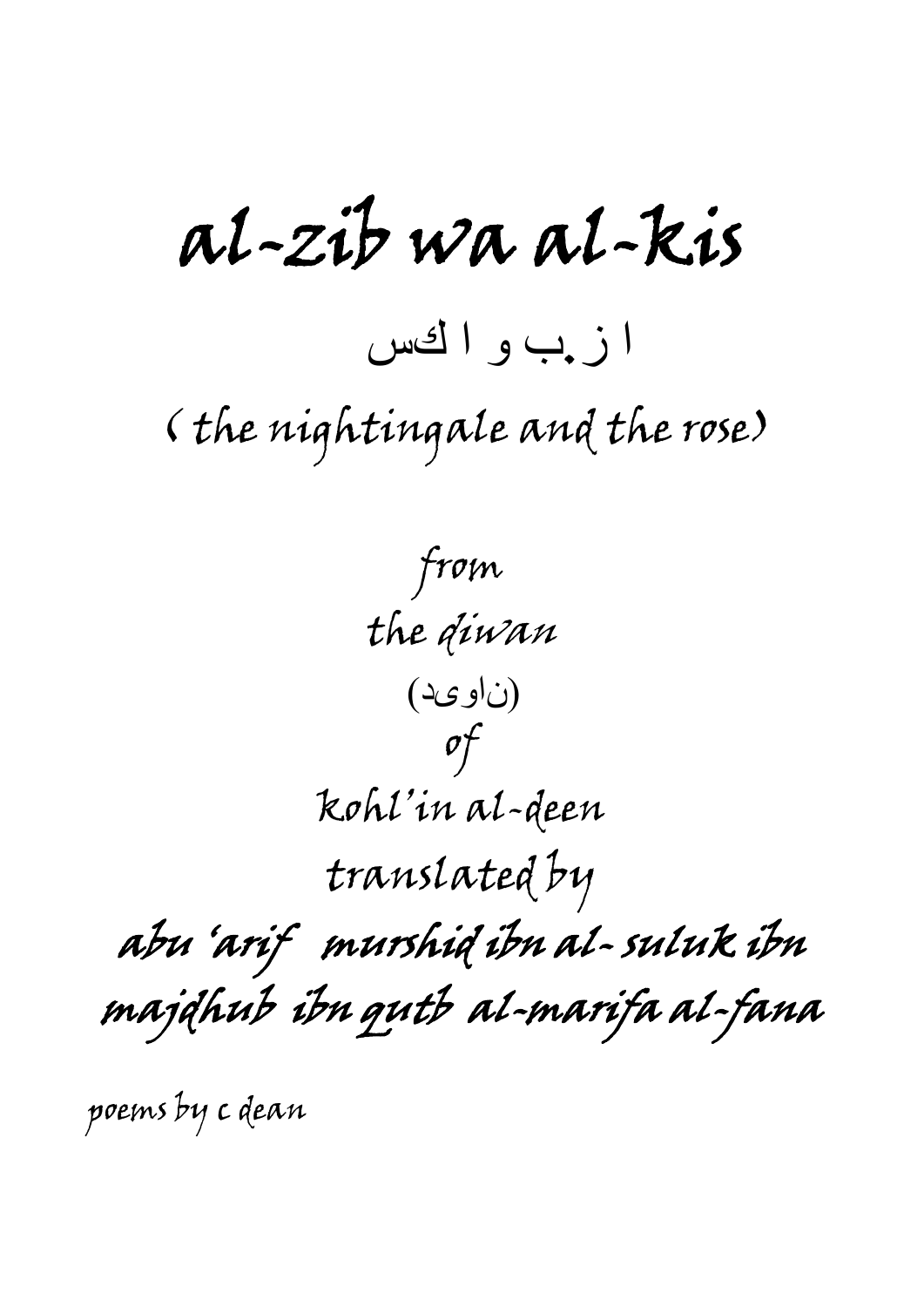al-zib wa al-kis ا ز.ب و ا كس ( the nightingale and the rose) from the diwan (ناوید) of kohl'in al-deen translated by abu 'arif murshid ibn al- suluk ibn majdhub ibn qutb al-marifa al-fana

poems by c dean

gamahucher press west geelong geelong Victoria Australia 2012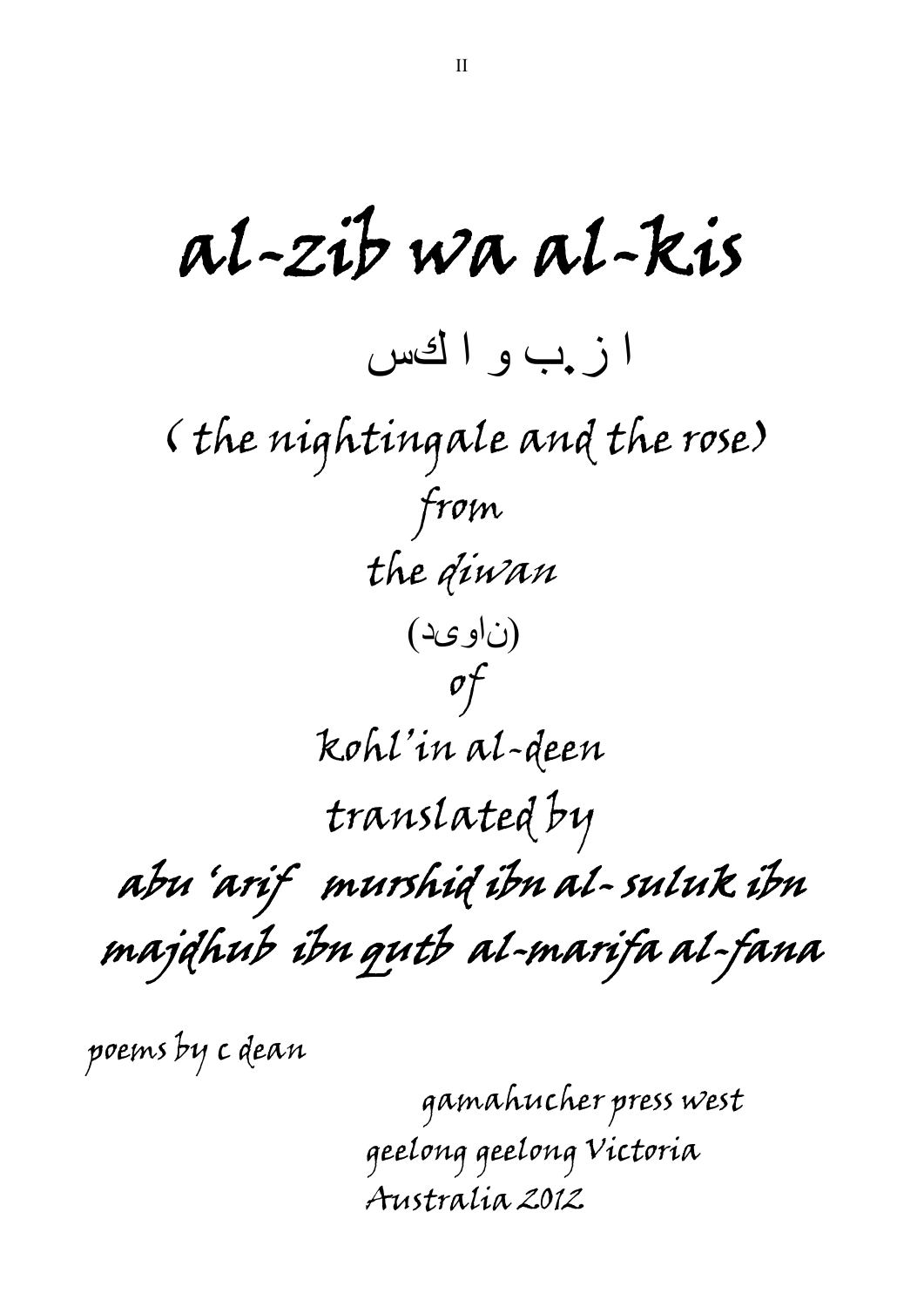Oh kohl'in al-deen thou does it again new metaphors for the Sufis refrain the sacred the profane either which which is which love for Rabiya al-Adawiyyah of Basra the first to sing that Allah should be loved for him or Mohyuddin ibin 'Arabi his wahdat al-wujud or wahdat al-hubb or Maulana Jalaluddin Balkhi that only Allah deserves our love or Khwaja Shamsuddin Muhammad Hafiz the erotic sensual sublime

> Oh kohl'in al-deen are thy love songs mystical disguised as profane or profane love songs disguised as mystical To unravel the knot Allah says in a hadith "I loved to be known so I created the world"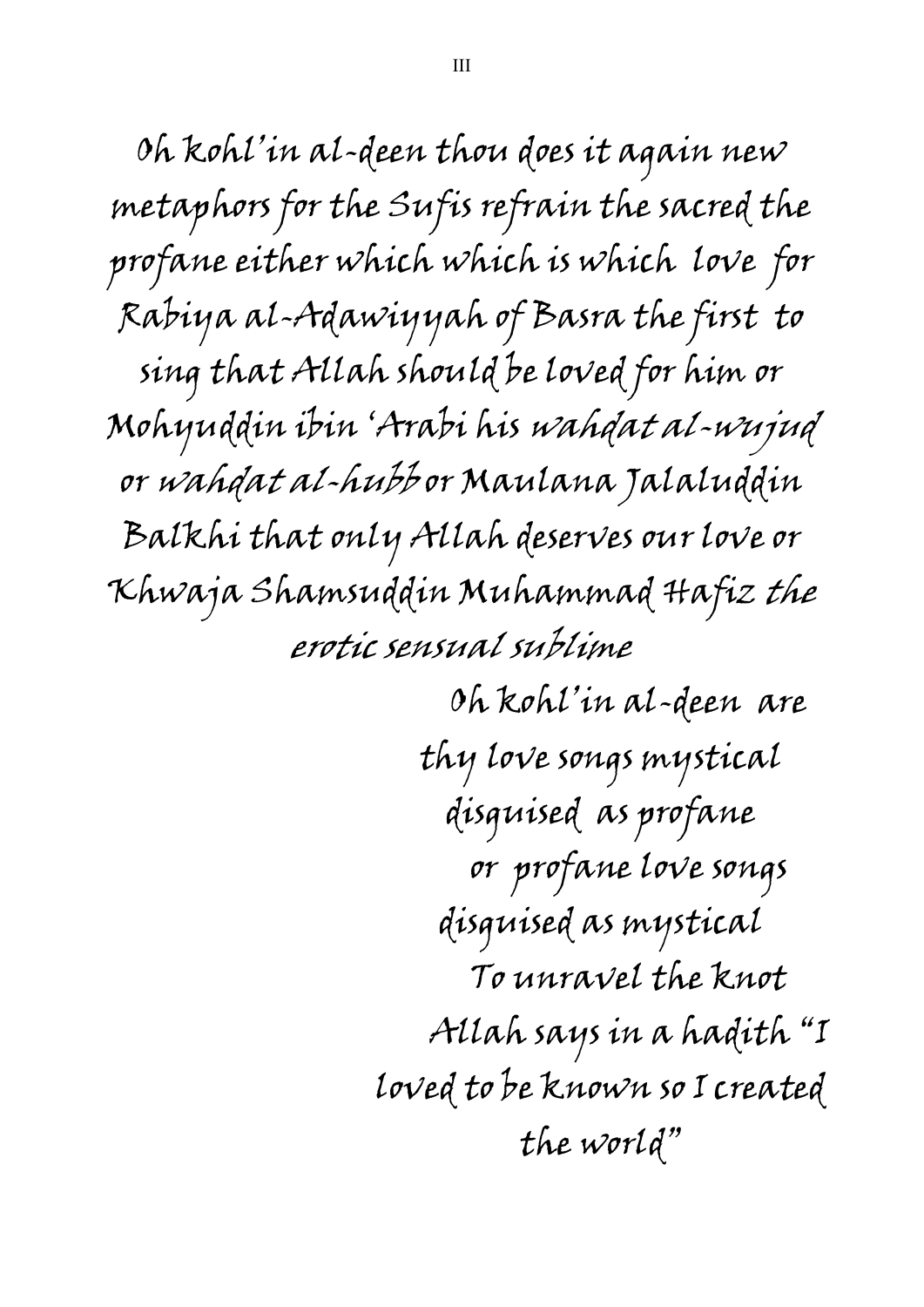## preface

love that perennial emotion heated desires heated passions set in motion have thee the ardor to fulfill thy drives to reach the union for which thou aspires on loves path have thee the strength to overcome obstacles barriers to thy task to break to rupture burst through with thy last gasp union with love the goal of thou heart have thee the endurance to last weak and exhausted will thou falter and drop before the goal of thy heart oh love only the courageous and strong can enjoy the bliss of thee for most fall along the path and of thee never see the path is arduous only those with ardor will last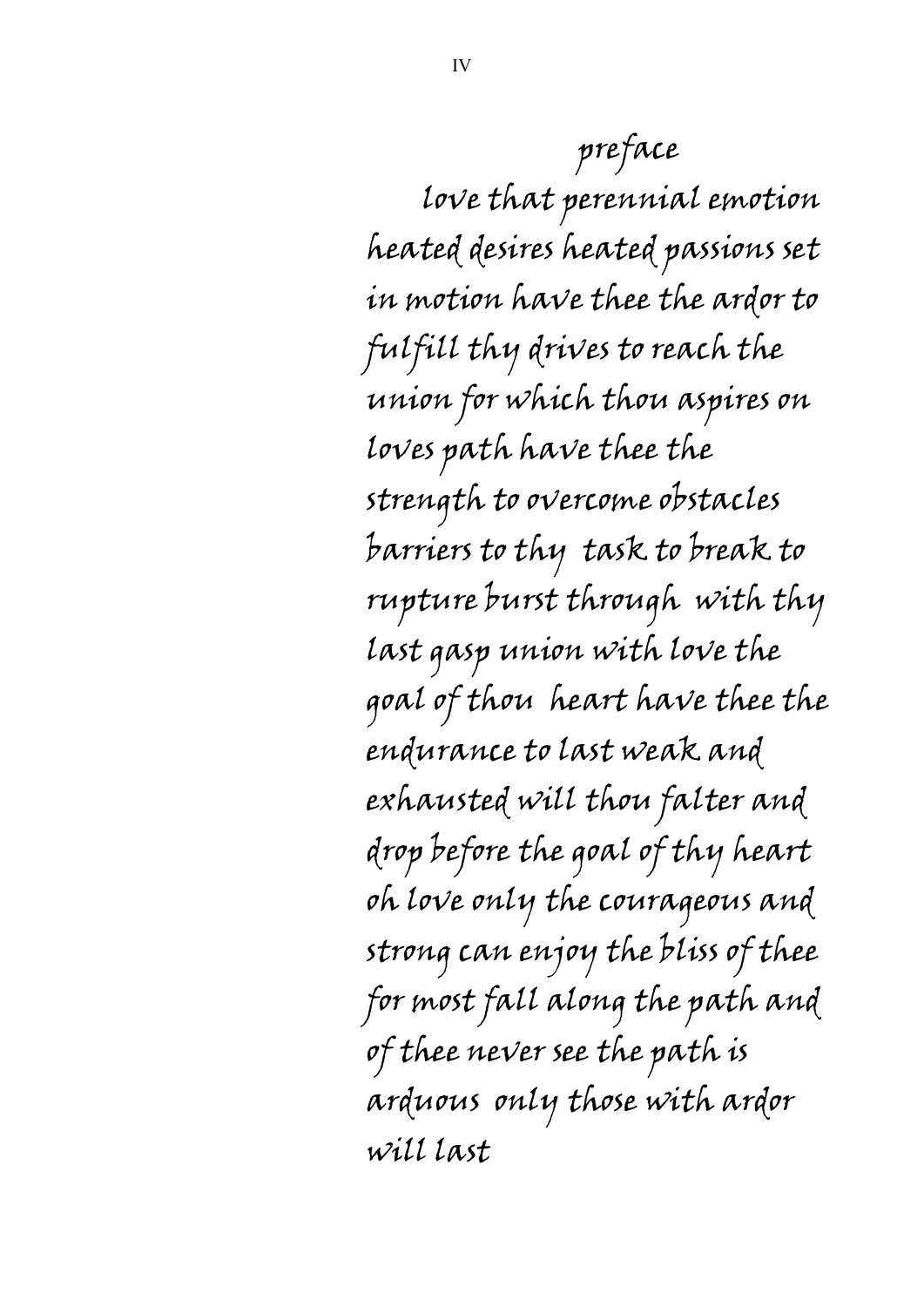Zib the ardent lover erect stood outside a rose garden enclosed in silk cloth fine and soft like panty cloth his eye did weep for rose-like face Kis ensconced within a rose garden which did snugly keep Kis Zib did pine and long for Kis and did sings his sighs like a nightingale<sup>1</sup> on high as up wafted and around did surround the sweet tunes of a ney<sup>2</sup>

played by a parrot green $\bar{z}$  to heighten Zibs plaintive lay The perfumed scent of Kis did through the cloth seep and did erect Zib keep and with plaintive tones did sing these sighs through his weeping eye

 $\overline{\phantom{0}1}$ The nightingale (لبلب *bülbül*) can symbolize the fervent lover the Sufi practitioner (who is often characterized in Sufism as a lover) and God

V

 $2$  Ney is a reed flute which for the Sufis its sound was understood to embody the pain of a separated lover or the spiritual suffering of those who follow the path of union with god

A green parrot appears as a symbol for emaciated bang-drinker ie hashish in genre paintings of drug addicts The Hindu god Shiva as a Trantric ascetic is associated with cannabis in an unusual Pahari painting he is shown riding a green parrot as his divine vehicle ie vahana (T R Burton *Hindu Art* London British Museum 1992 fig. 121) see (S Scollay edited *Love and Devotion from Persia and beyond* Macmillian Art Publishing 2012 fig. 9.9 )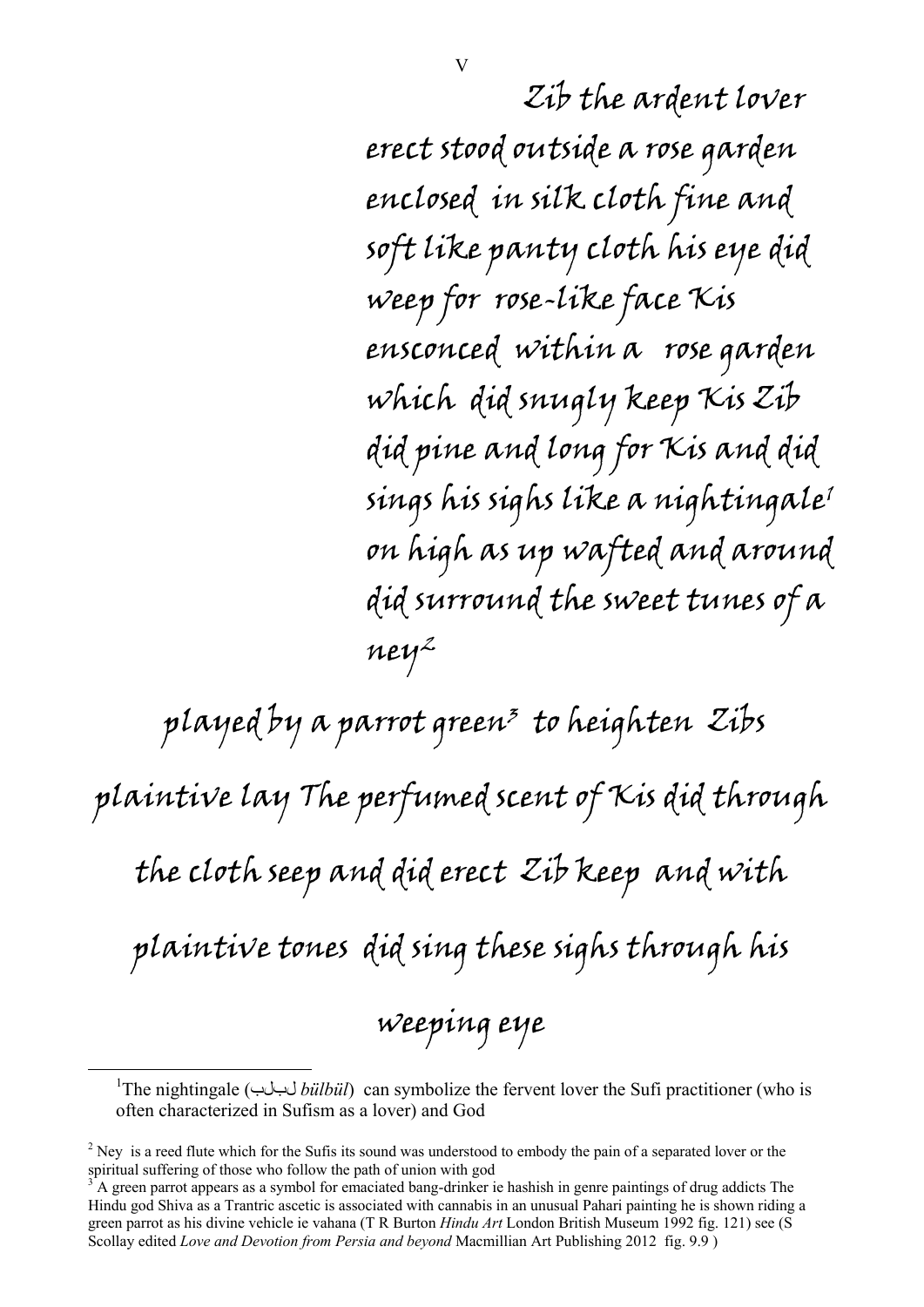oh my lovely divinity as the fish belongs in the sea as the bird belongs in the air in thee I belong oh my heavenly

> Blossoming rose<sup>4</sup>-like face Kis *to* the lover did sing

## Oh lover I hear thy cries break through this barrier and enter into me Oh lover I hear thy sighs break through this barrier and come into me

 $\overline{a}$ 

The the rose ( $\frac{1}{2}$ ) can symbolize the inconstant beloved thus, the pairing of "the nightingale" and "the rose" simultaneously suggests two different relationships namely the mystical Sufi element with a profane and erotic element.: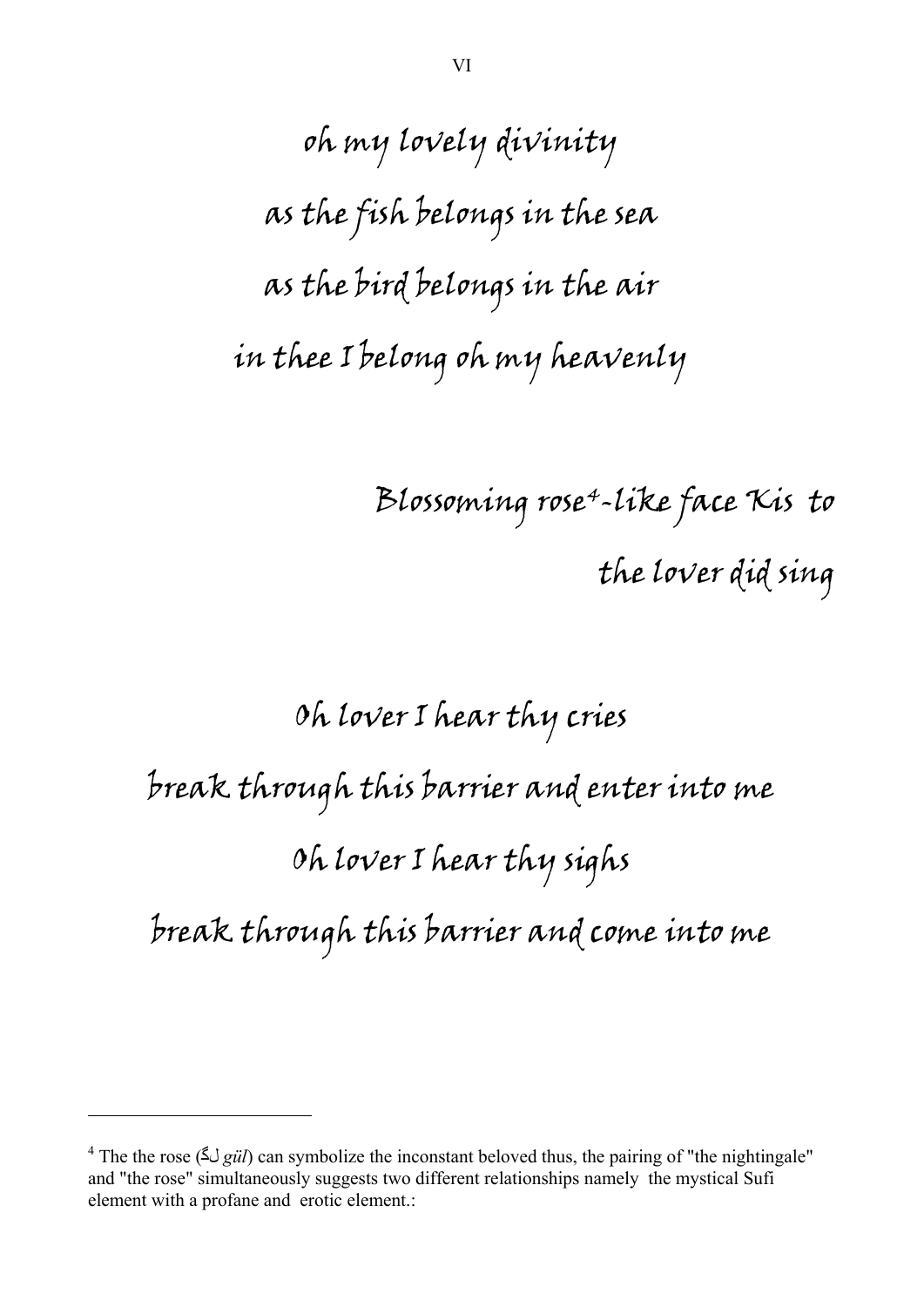Zib with plaintive tones did

sing these sighs through his weeping eye

oh beloved I am near to thee though thou can see me this barrier bars my way and of thee I cannot see

No sigh can impart my longing for thee nor speech reveal what my throb does feel no cry from lips the longing soul conceal nor silence mute silence my beating throb for thee

My erect standing form flecked with rosy hue its wanton-eye longing for thee weeps glittering dew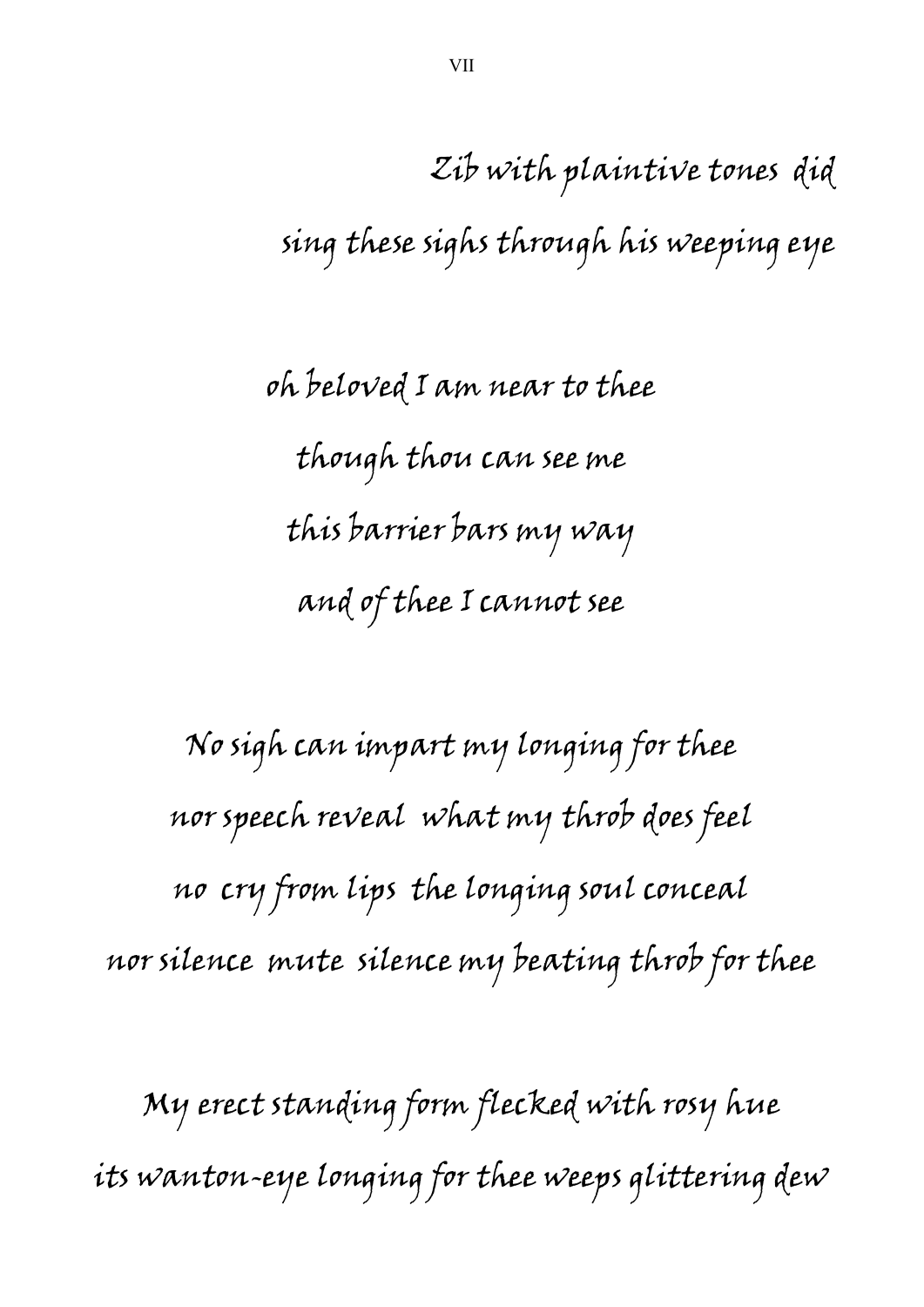The dulcet tones of the ney accompanied Zib with his plaintive lay

Oh beloved thou art a perfumed flower the most beauteous in the rose qarden<sup>5</sup> bower I long for thee I pine for thee Of all its beauties I seek but thee

Oh to love thee beloved with heated fires as the hurricane sweeps the waves my unbounded desires

To love thee to devour thee into insensibility I would drink up thy fluids gorge on thee into insatiability

 $\overline{a}$ 5 The rosegarden (ناتسلگ *gülistan*; نشلگ *gülşen*) "the rosegarden" refers simultaneously to a literal garden and to the garden of paradise.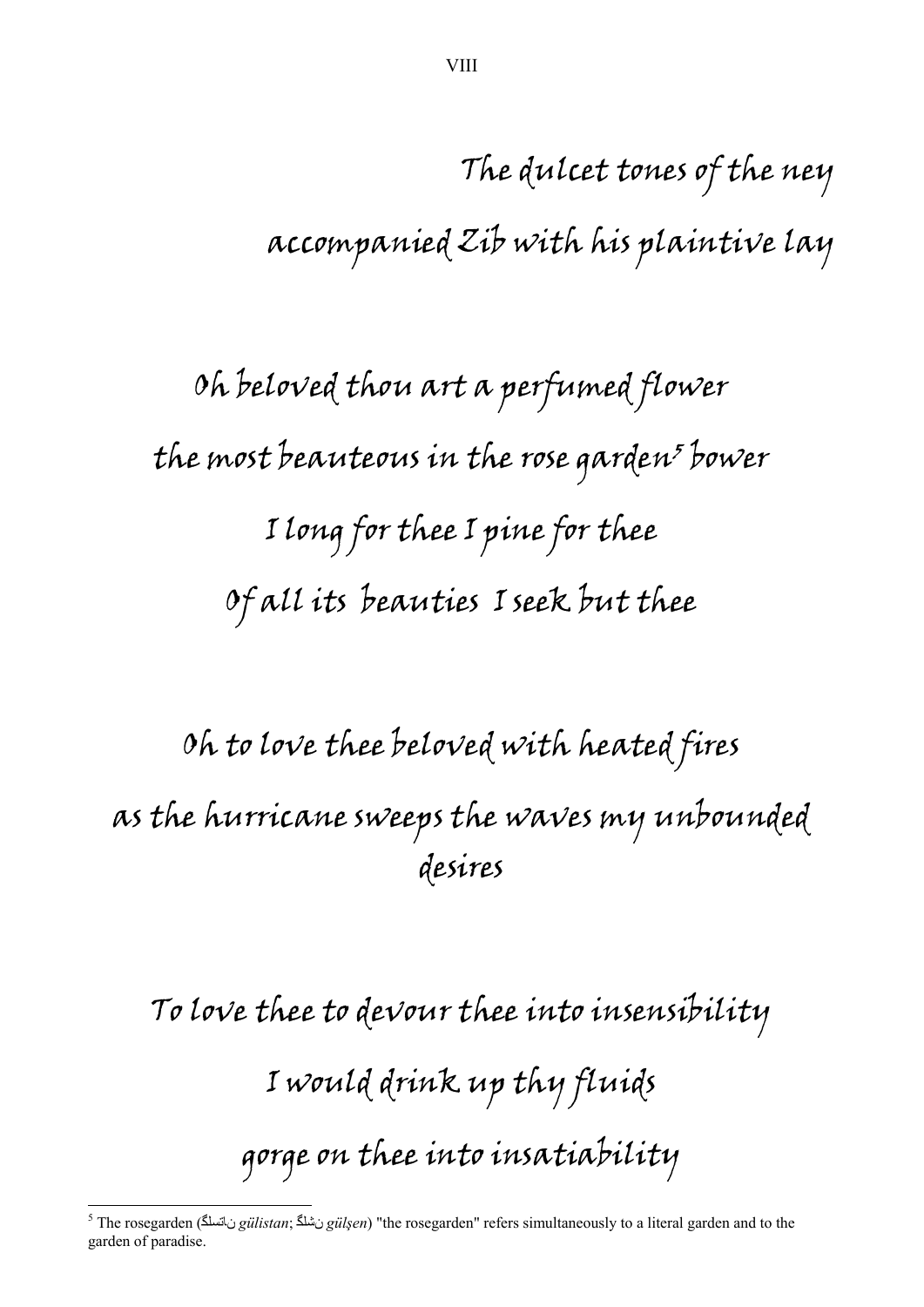OH beloved I feel thy gentle heart throb twixt those petaled parts oh that those lips could close on me and into oblivion send coupled with thee

Blooming rose-like face Kis to the lover did sing I hear the throbbing of the vein of thee feel the shuddering of the blood of thee oh agonize my beloved with thy ardor so thou break through this barrier and come into me

Kiss me with frenzied kisses thy lusts raging fires break through this barrier with thy pounding desires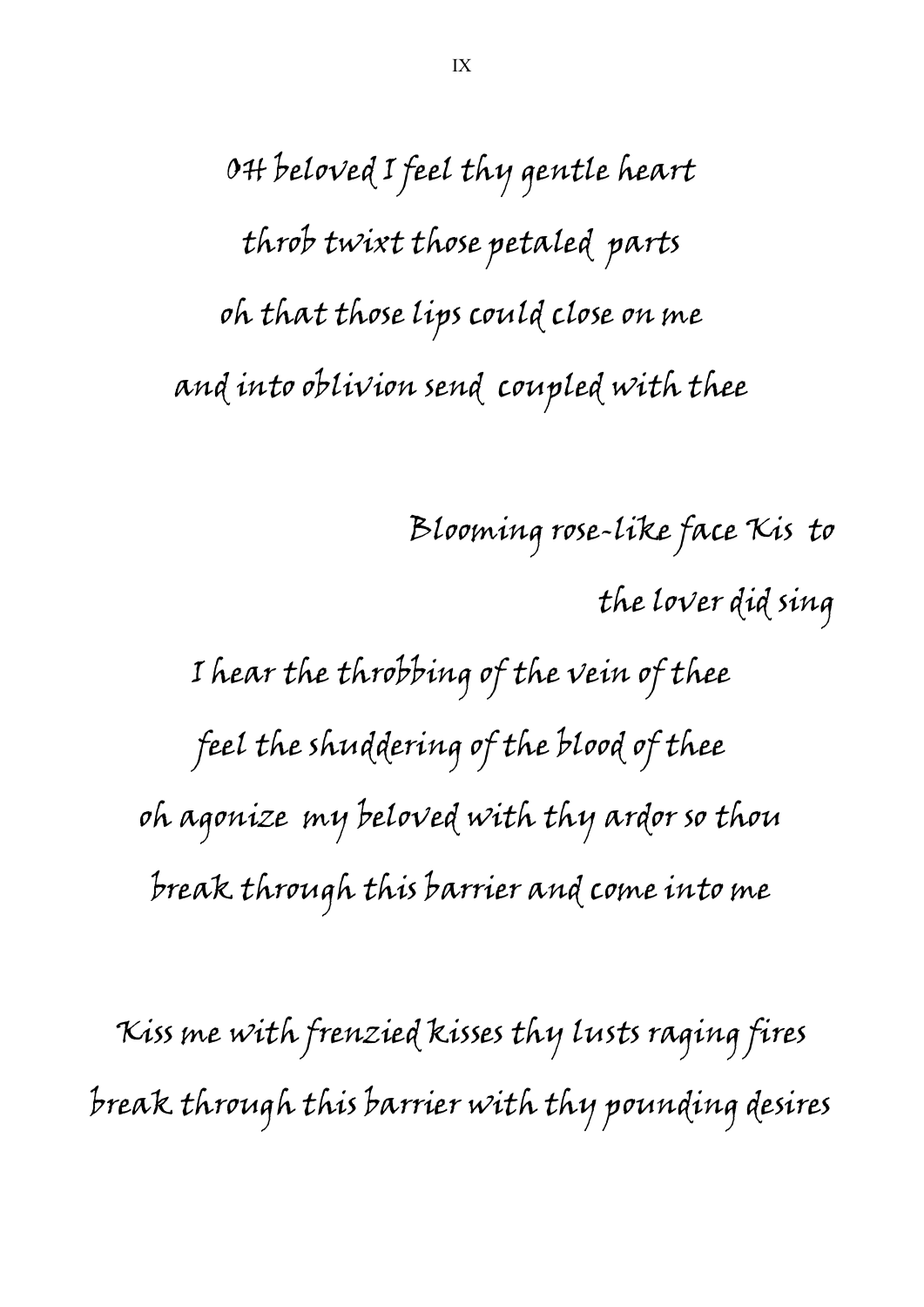Oh lover breathe in the scent of me oh lover gaze on the sight of me all this beauty is for thee all this beauty to intoxicate thee

Be like the moth to the candle flame Be like the bee hovering round my petals bright adore me in loves game offer thy self stand erect burning in my burning light

Lover offer thy self for everlasting joy My lips blossom out swell and bloom Only through lusts tormenting pangs Through the barrier canst thou reach the scented room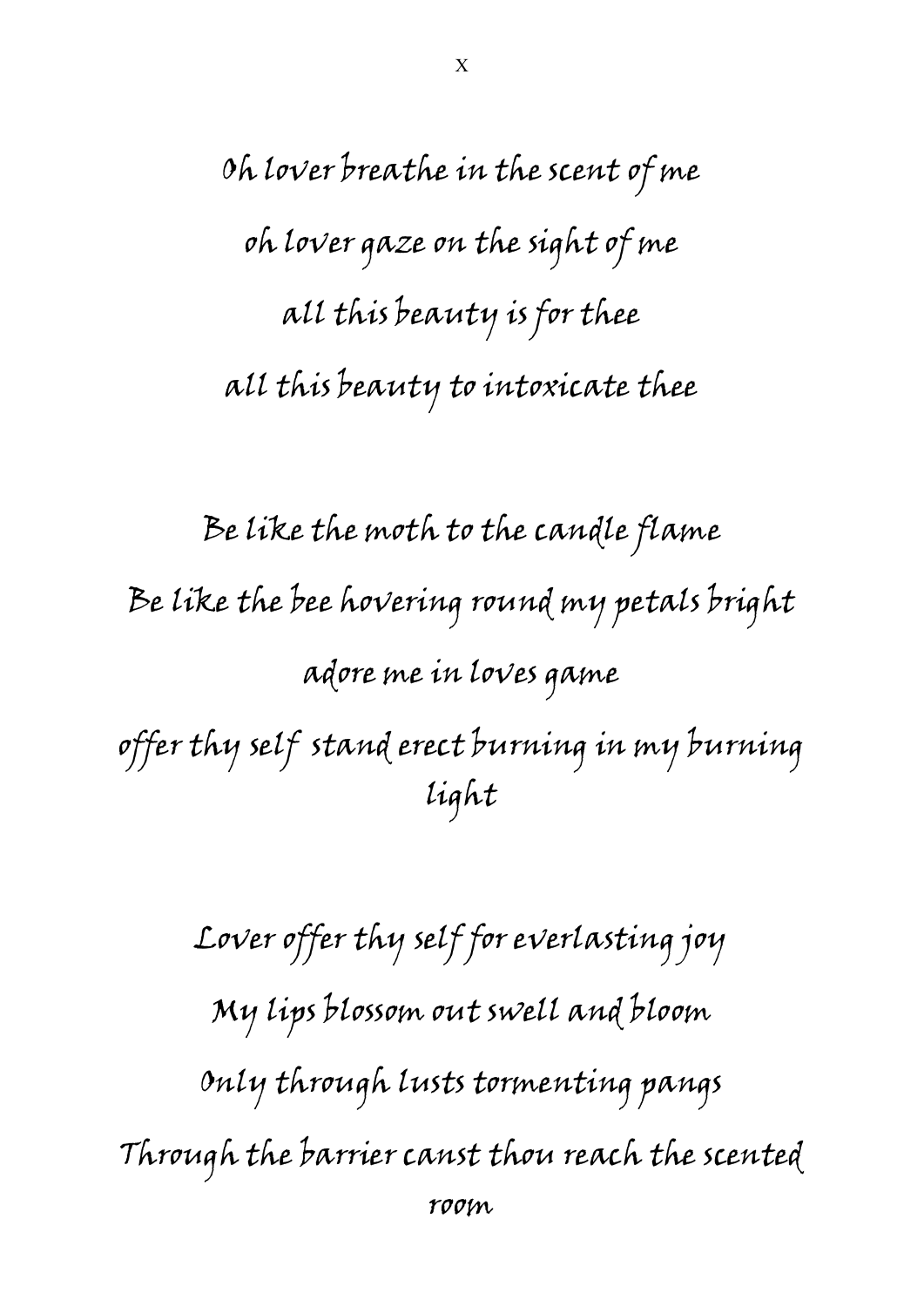With heated ardor

Zib his songs did sing

Come oh beloved open thy self to me Oh my love my eye weeps tears for thee Listen to the nightingales $^{\rm 6}$  cries With who to the sky go our sighs

Let me lie in thy folded lips let me die in thy red lips folded oh that I may taste thy lips dewy wine oh I cry for completeness for that I pine

 $\overline{a}$ 

<sup>&</sup>lt;sup>6</sup>The pairing of "the nightingale" and "the rose" suggests simultaneously two different relationships: 1)the relationship between the fervent lover ("the nightingale") and the inconstant beloved ("the rose") 2)the relationship between the individual Sufi practitioner (who is often characterized in Sufism as a lover) and God(who is considered the ultimate source and object of love) http://en.wikipedia.org/wiki/Diwan\_%28poetry%29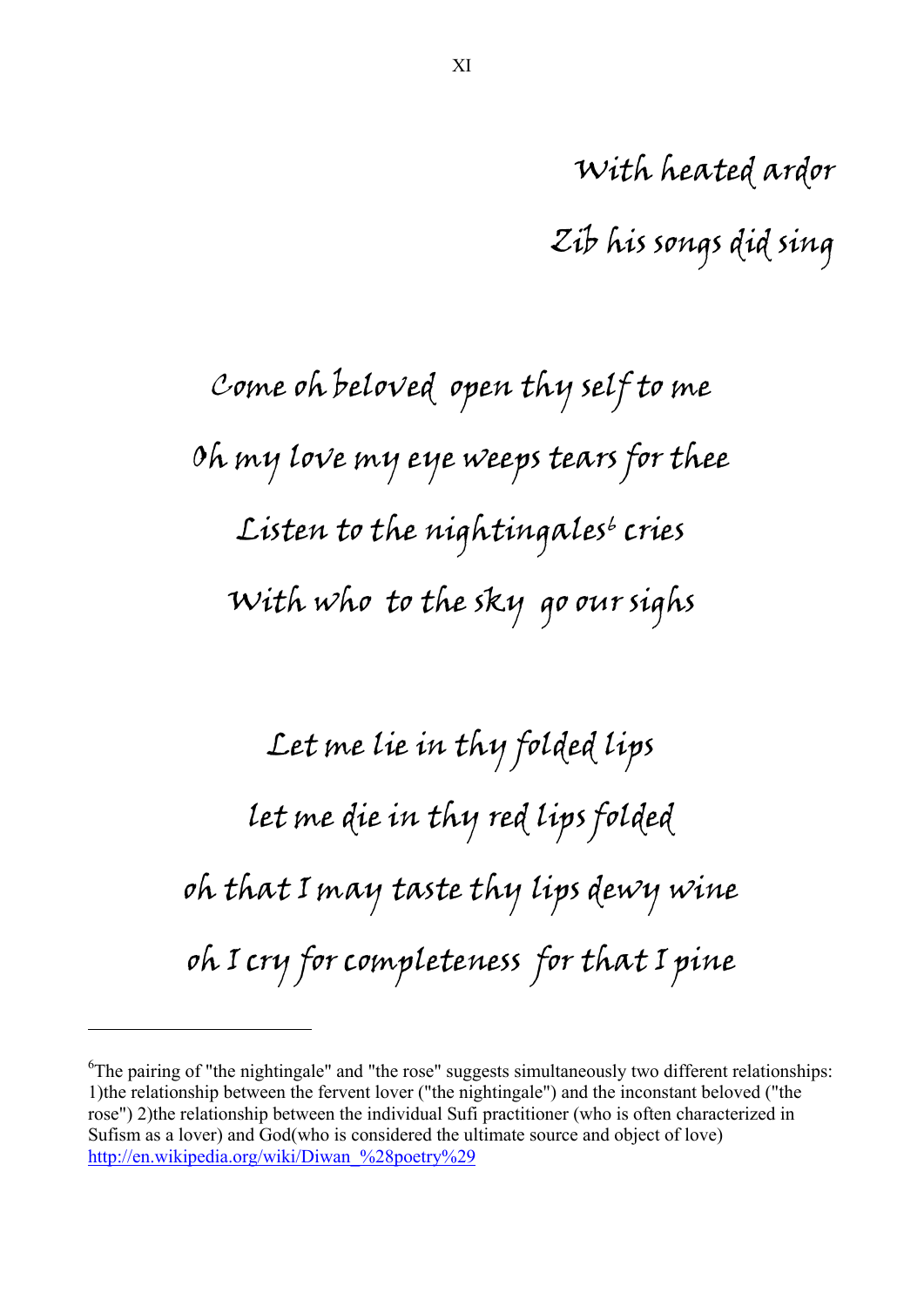I crave for thy lips unsparingly thy hair thy mouth thy kisses I lust unremittingly

> Oh beloved come to me I will cover thee with kisses I will cover thee with caresses in ecstasy oh beloved come to me oh the joys of thee

How I lust for thee wrap me up in thee like the flame licks the wick thy kisses are flames flung around me burning me up with desires for thee

Would that thee give me thy lips to kiss as clasped in union around us desires fires hiss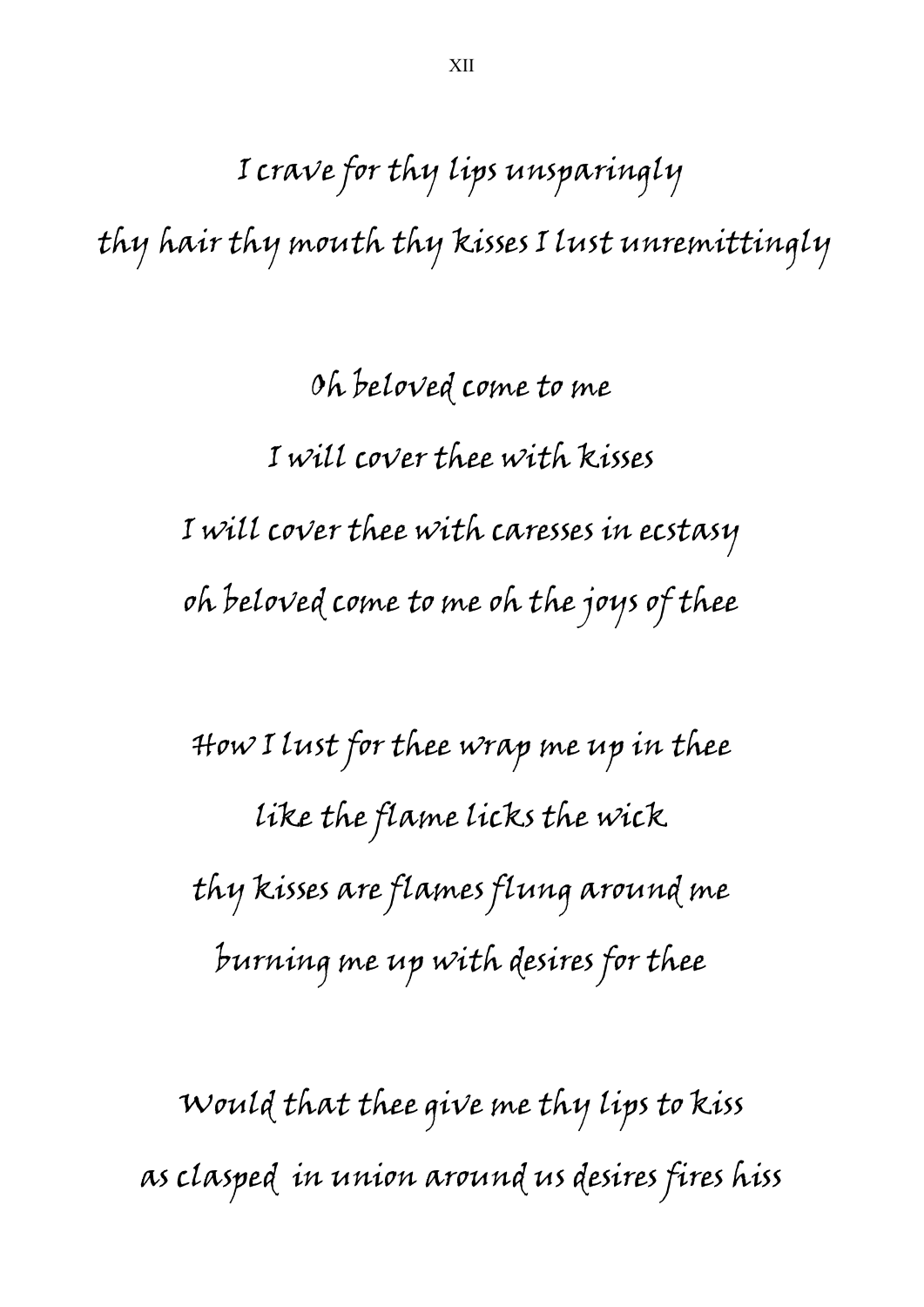Come to me and press upon my eye thy redy lips I long for thy touch thy folded form maddens me oh how I sigh and cry "I lust for thee o'er much"

> Pouting rose-like face Kis to the lover did sing

## Adore me into delirium kiss my lips with fervent rapture bathe in my bounteous loveliness fill thy self with my overabundant beauteousness

Take me have me devour me I say

bite on my lips dewy and fragrant like the rose in May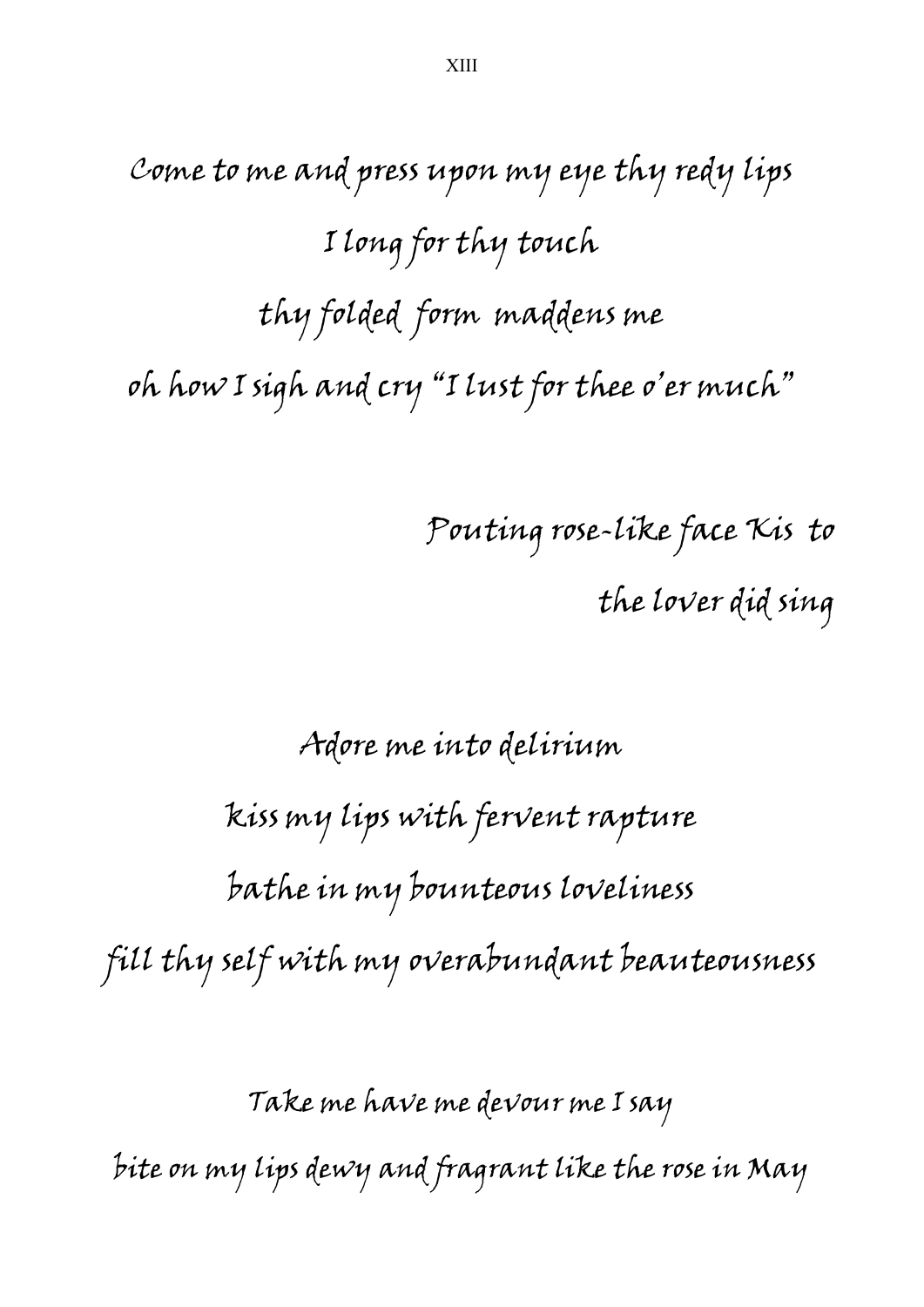Lover behold my face shimmering like ruby red I gaze upon thy languid eye lit with fire lover my seeking lips reach for thee come that I may cool thy eye from a thousand kisses from me

Stand erect befor me in supplication from thee with my lips a quivering come near me with lust gaze upon my wonderment pour forth thy lust thy lust within me

Lie at my feet thy eye mirrored in my petals dew gaze into the hole a shining crystal pool lie in my folds like a child in mothers arms oh lover gaze upon my lips pouting red like the roses bloom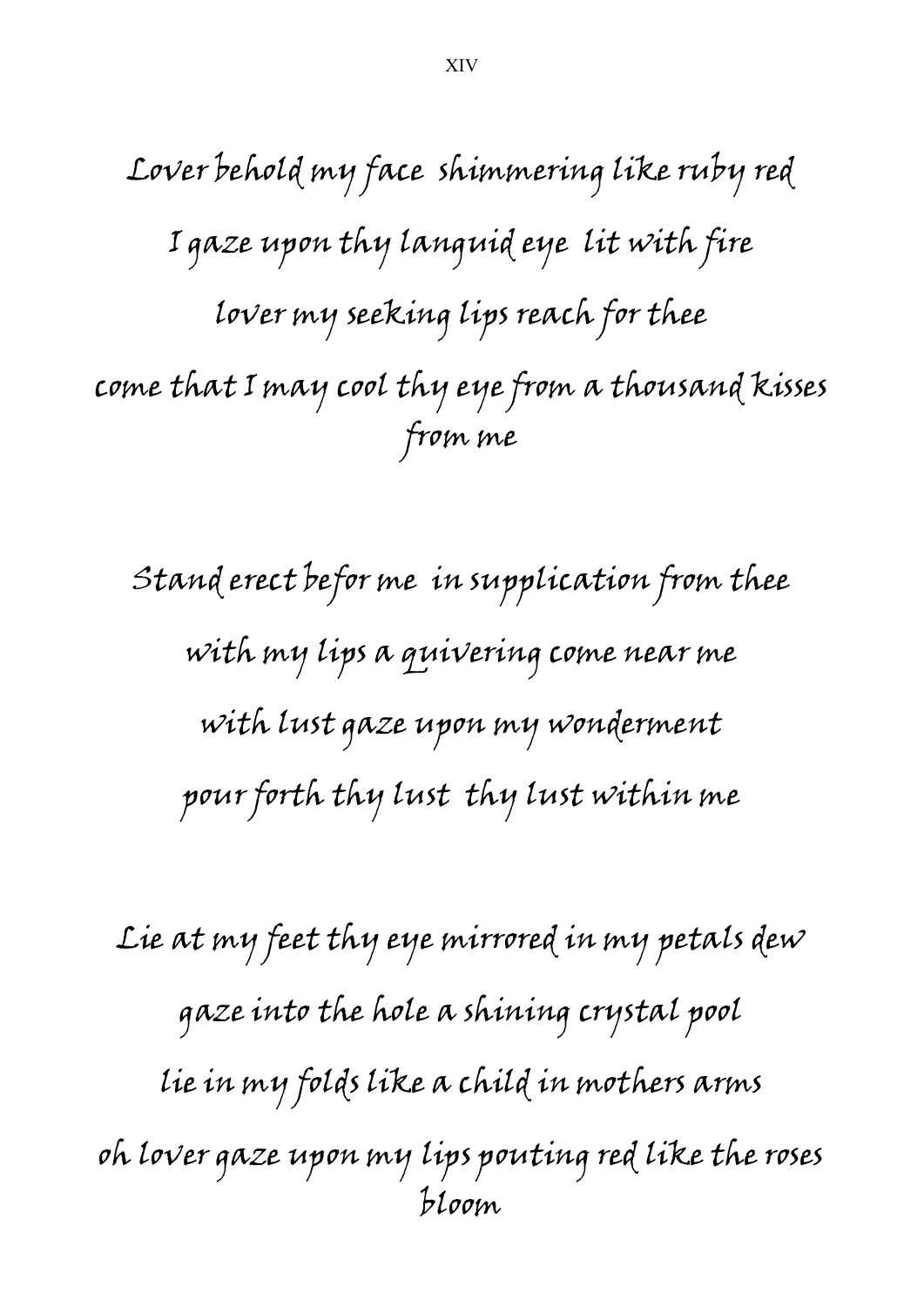Come lover throw away shame plummet into this lusty loves game stand erect and with ardor be break through this barrier and feast on me

> The green parrot on the ney did play accompanying Zib with his plaintive say

Come my beloved and soothe my quivering kiss me softly and soothe the burning of my eye my vein doth throb with ribald thoughts of thee the dewy eye heated glows like jewels shimmering

> To my eye lay thy lips suck forth its balmy breath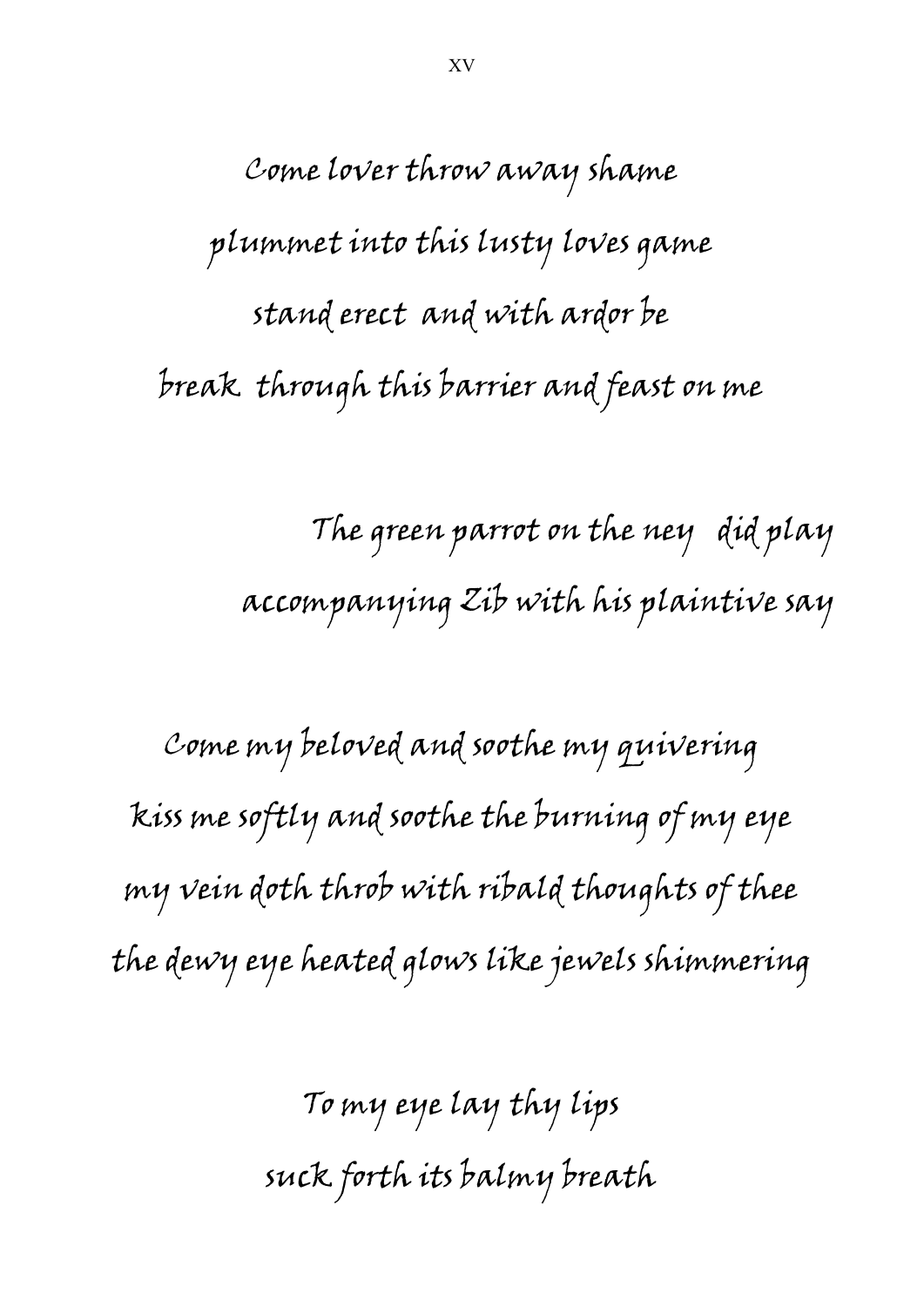My longing is the song of the nightingale on high my breath the heated winds of my sigh my quivering but the trembling for my beloved my throbbing but the fires in my blood

Would that I have thee all eternity encased in thee I would find immortality come my beloved my divinity fold me up in the perfumed folds of thee

> Oh I long to part thy lips that my eye into thee slips pound thee beloved till in glimmering dew covered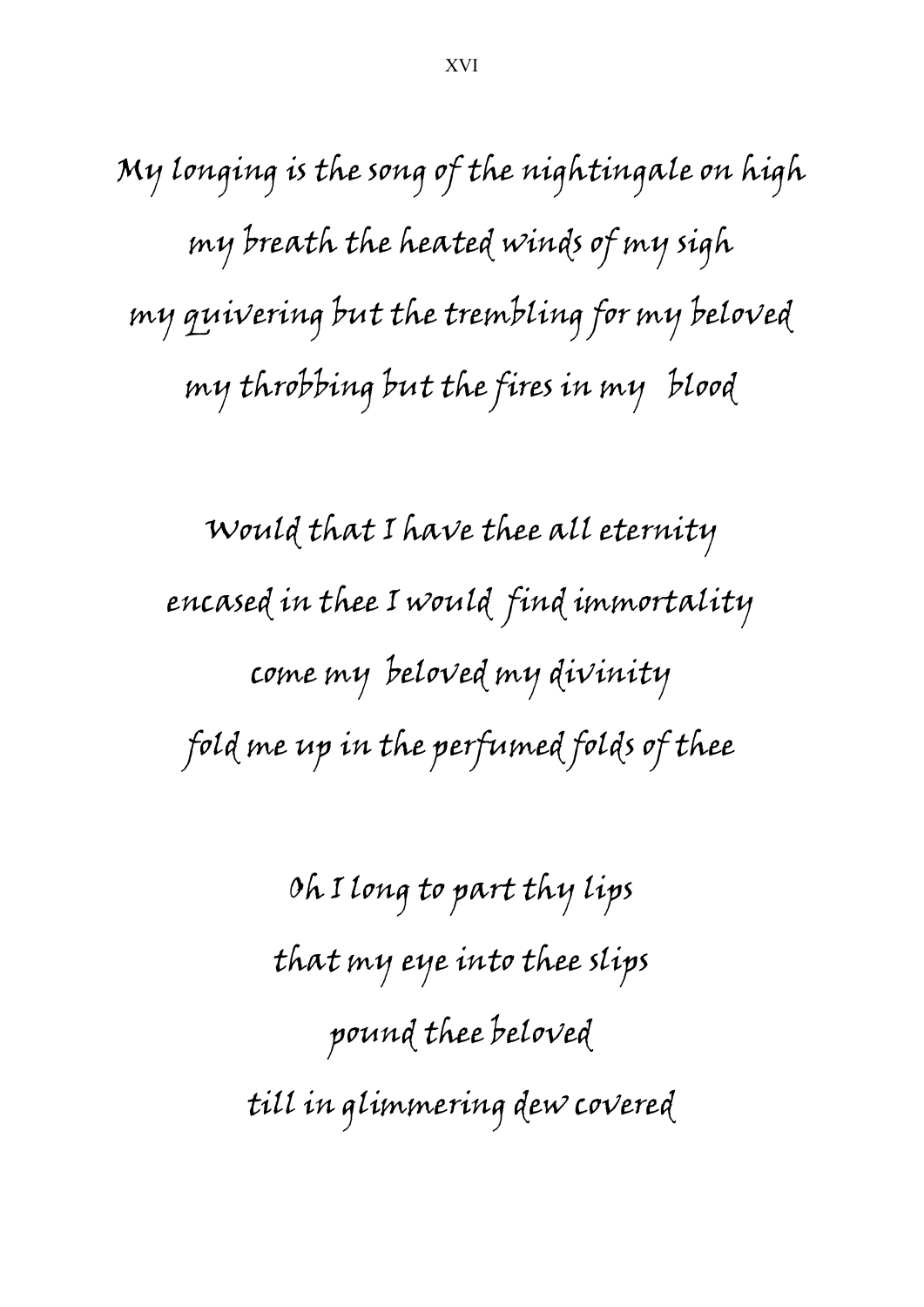Dewy rose-like face Kis to

the lover did sing

come lover come

the deep chasm calls from me part my clasping lips make me shudder from the thrusts of thee break through this barrier and have union with me

> The green parrot on the ney did play accompanying Zib with his plaintive lay

Oh beloved my eye burns from weeping the joy of unification give to me engulf me into ineffable bliss from the hellfire of separation grant to me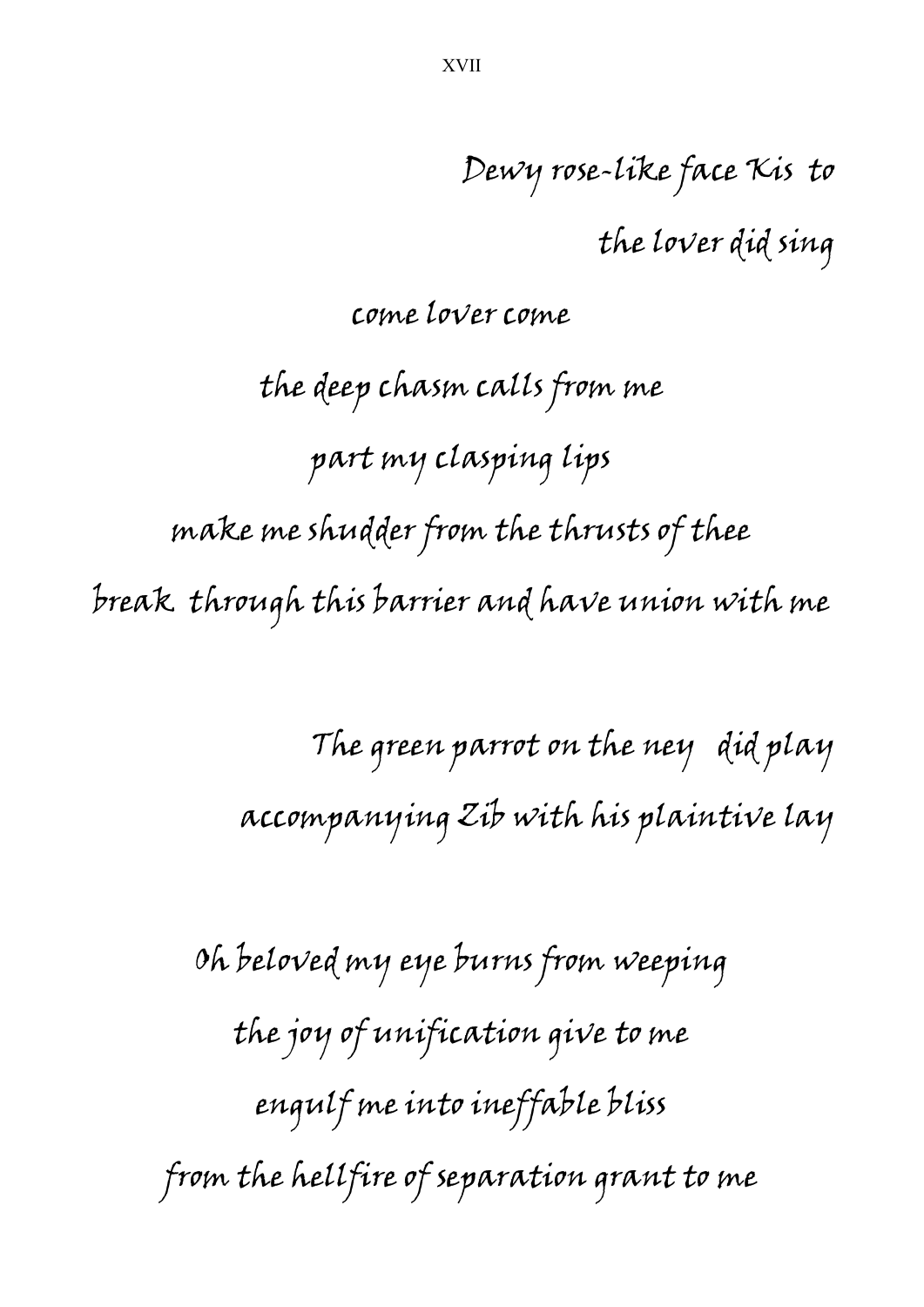Quivering rose-like face Kis to the lover did sing

Lover stop the whimpering of thee stand erect break through the barrier for me quivering like jelly it awaits thee oh lover be lion strong for the love of me break through this barrier and have union with me

> The green parrot on the ney did play accompanying Zib with his plaintive lay

Oh beloved the pain I bear is strong painfully my eye throbs weak exhausted helpless am I my vigor wanes mournful is my sigh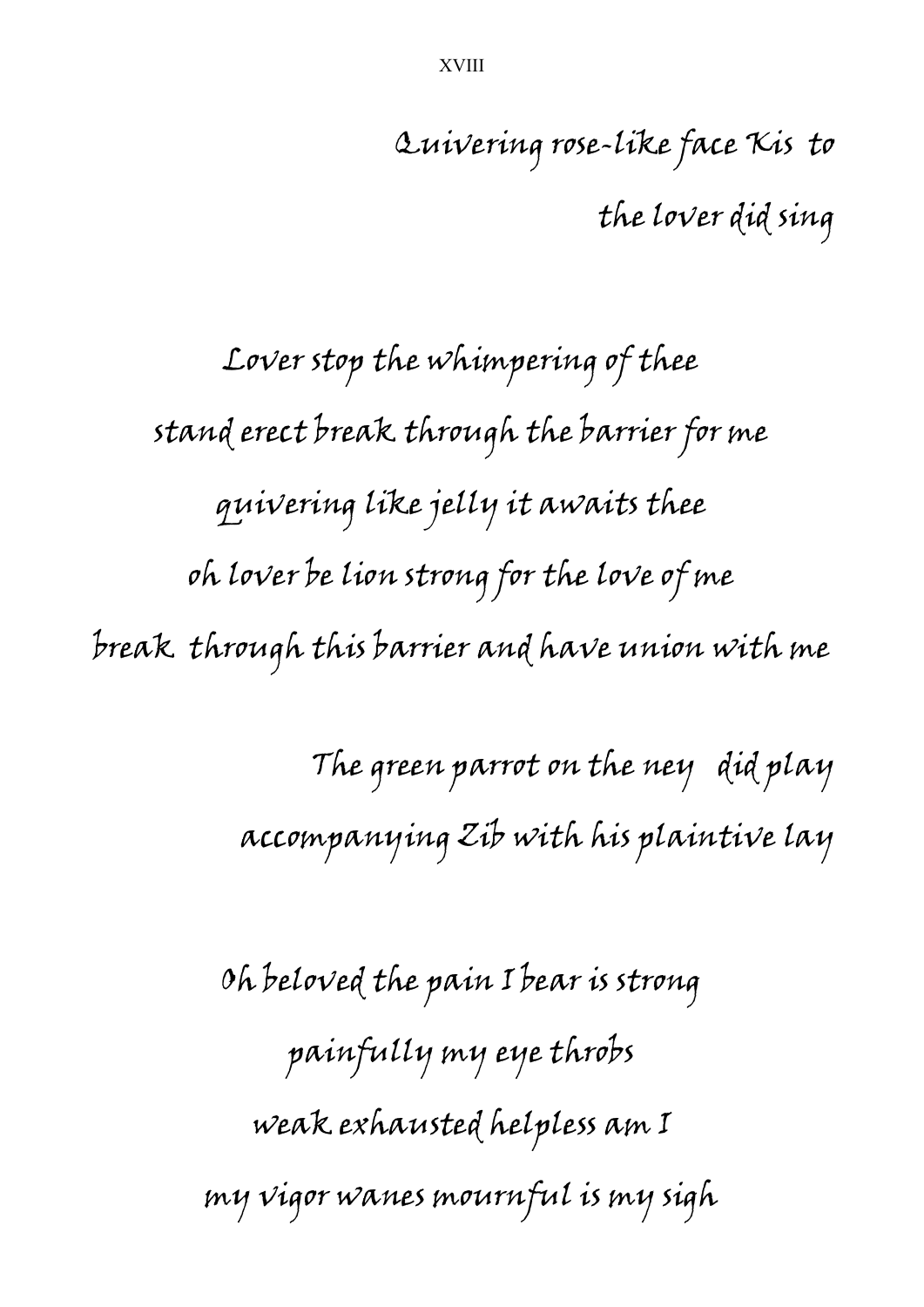## Oh lover harder harder thy ardor The gift of love awaits thee Rise up eager as the bee for the quivering bloom break through this barrier and have union with me

o the ney the green parrot played as Zib says his plaintive lay

Kis kiss me

The beautiful bee will oh no

The green parrot realizing that what he was sucking on was not a well packed chillum $^\tau$  put the ney down

 $\overline{a}$ 

<sup>&</sup>lt;sup>7</sup> A **chillum**, or **chilam**, is a straight conical pipe with end-to-end channel, for smoking cannibis traditionally made of clay and used since at least the 18th century<sup>[1]</sup> by wandering Hindu monks, known as sadhus<sup>[2]</sup> in India. More recently, it has also seen use in sacraments by **Rastafarians**<sup>[3][4]</sup> in Jamaica, and by recreational drug users to smoke cannabis, tobacco, or opiates. http://en.wikipedia.org/wiki/Chillum  $\frac{628}{90}$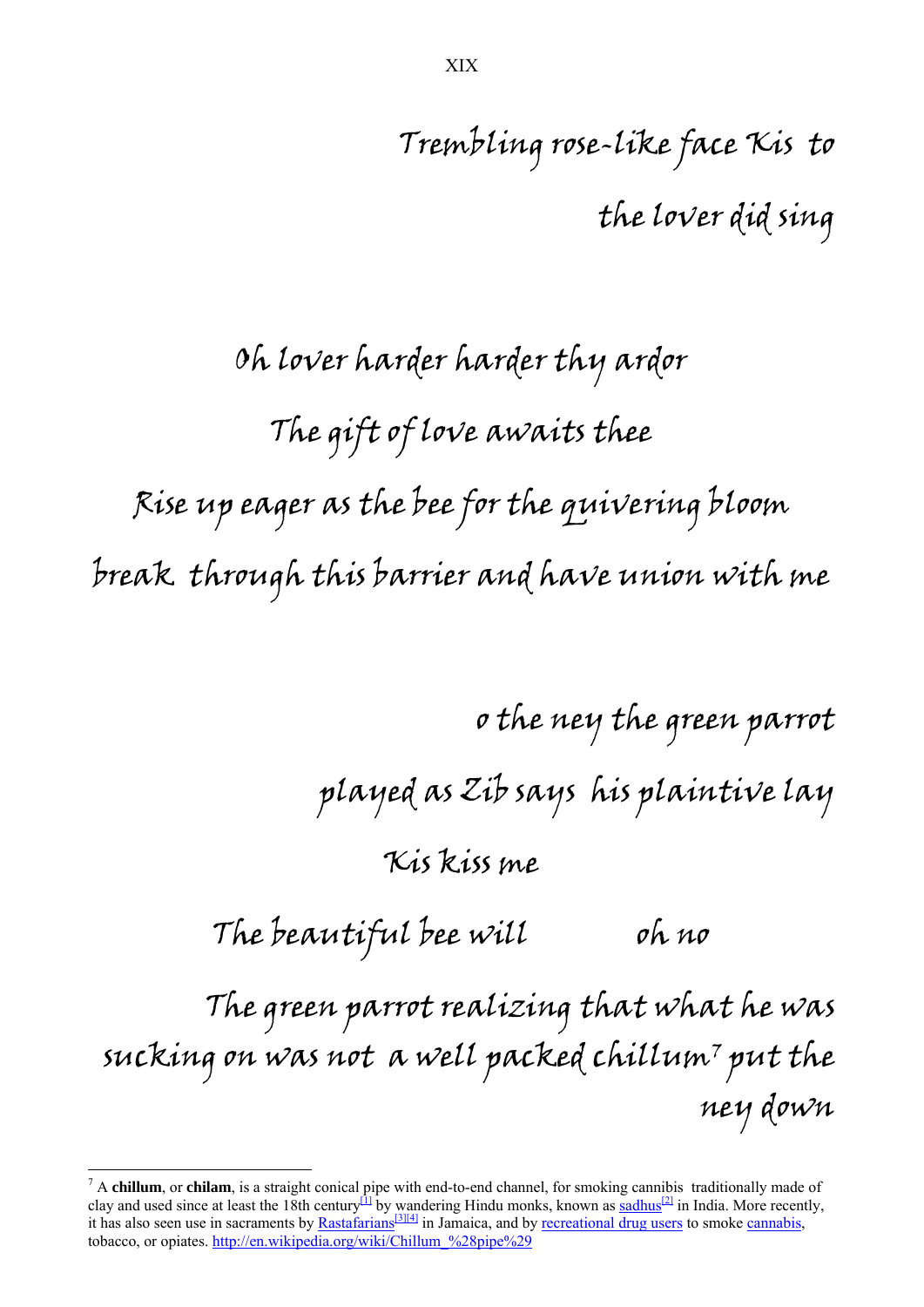Again Zib says his plaintive lay

Kis kiss me

The beautiful bee will ann oh no

 $\overline{a}$ 

Zib looses ardor he wilts

 hangs flaccid and flops the eye dries up and he dangles free flapping in the wind

like a dried up leaf